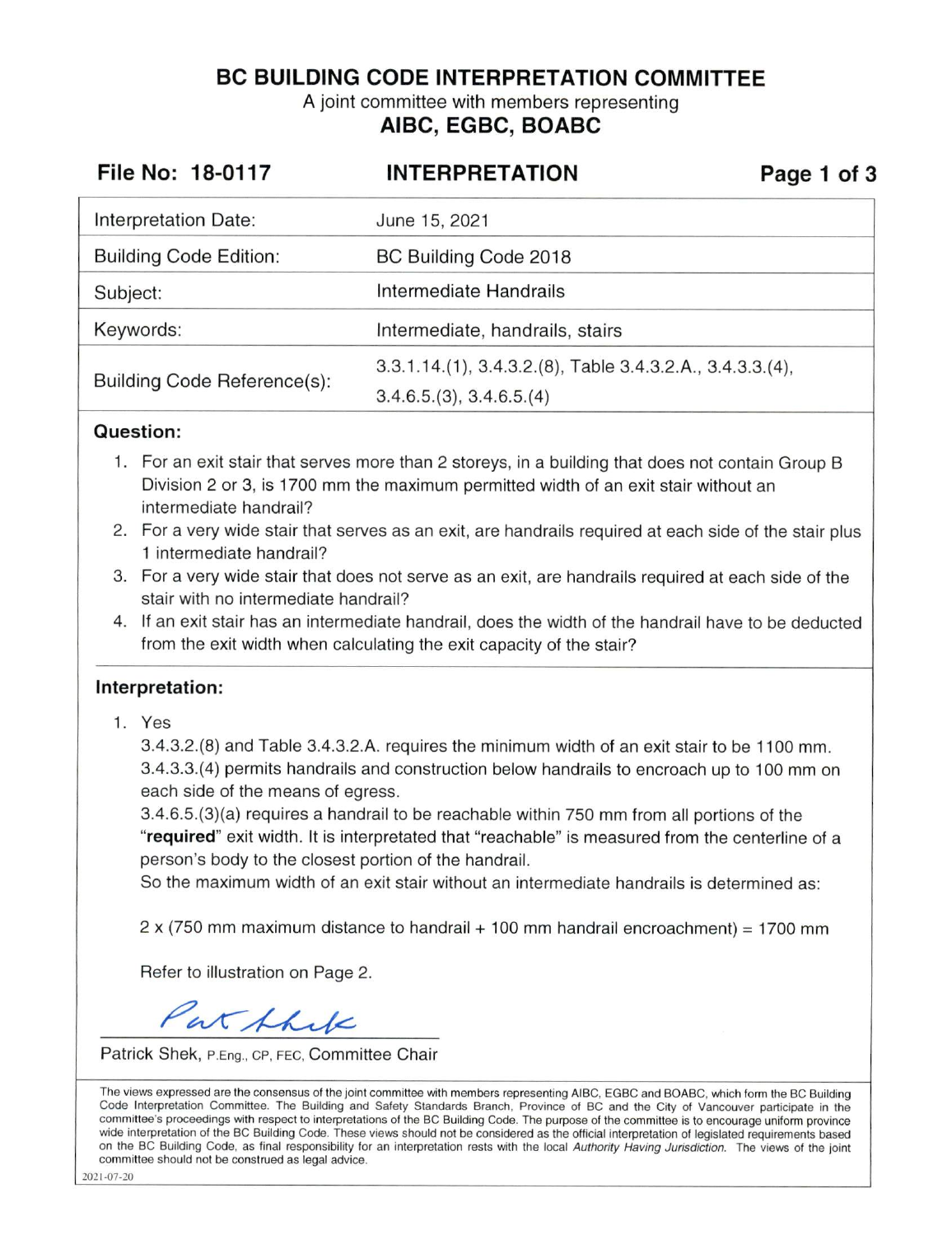## **BC BUILDING CODE INTERPRETATION COMMITTEE**

A joint committee with members representing **AIBC, EGBC, BOABC** 



2. Yes (with conditions)

3.4.6.5.(3)(a) requires a handrail to be reachable within 750 mm from all portions of the **"required"** exit width. Except as required by 3.4.6.5.(4), if the "required" exit width is not more than 1700 mm, the stair could be served by handrails on both sides plus one intermediate handrail with the clear dimension between handrails not exceeding 1500 mm.

3.4.6.5.(4) requires the handrails to be located on the most direct path of travel from the exit. If the direct path of travel does not coincide with one of the 2 sides of the wide stair, then 2 intermediate handrails would be required. The minimum clear distance between these 2 intermediate handrails would be the "required" exit width minus 2 x 100 mm for handrail encroachment.

If the "required" exit width exceeds 1700 mm, additional intermediate handrails would be required to suit.

at Shex

Patrick Shek, P.Eng., CP, FEC, Committee Chair

The **views** expressed are the consensus of the joint committee with members representing AIBC, EGBC and BOABC, which form the BC Building Code Interpretation Committee. The Building and Safety Standards Branch, Province of BC and the City of Vancouver participate in the committee's proceedings with respect to interpretations of the BC Building Code. The purpose of the committee is to encourage uniform province wide interpretation of the BC Building Code. These views should not be considered as the official interpretation of legislated requirements based on the BC Building Code, as final responsibility for an interpretation rests with the local Authority Having Jurisdiction. The views of the joint committee should not be construed as legal advice.